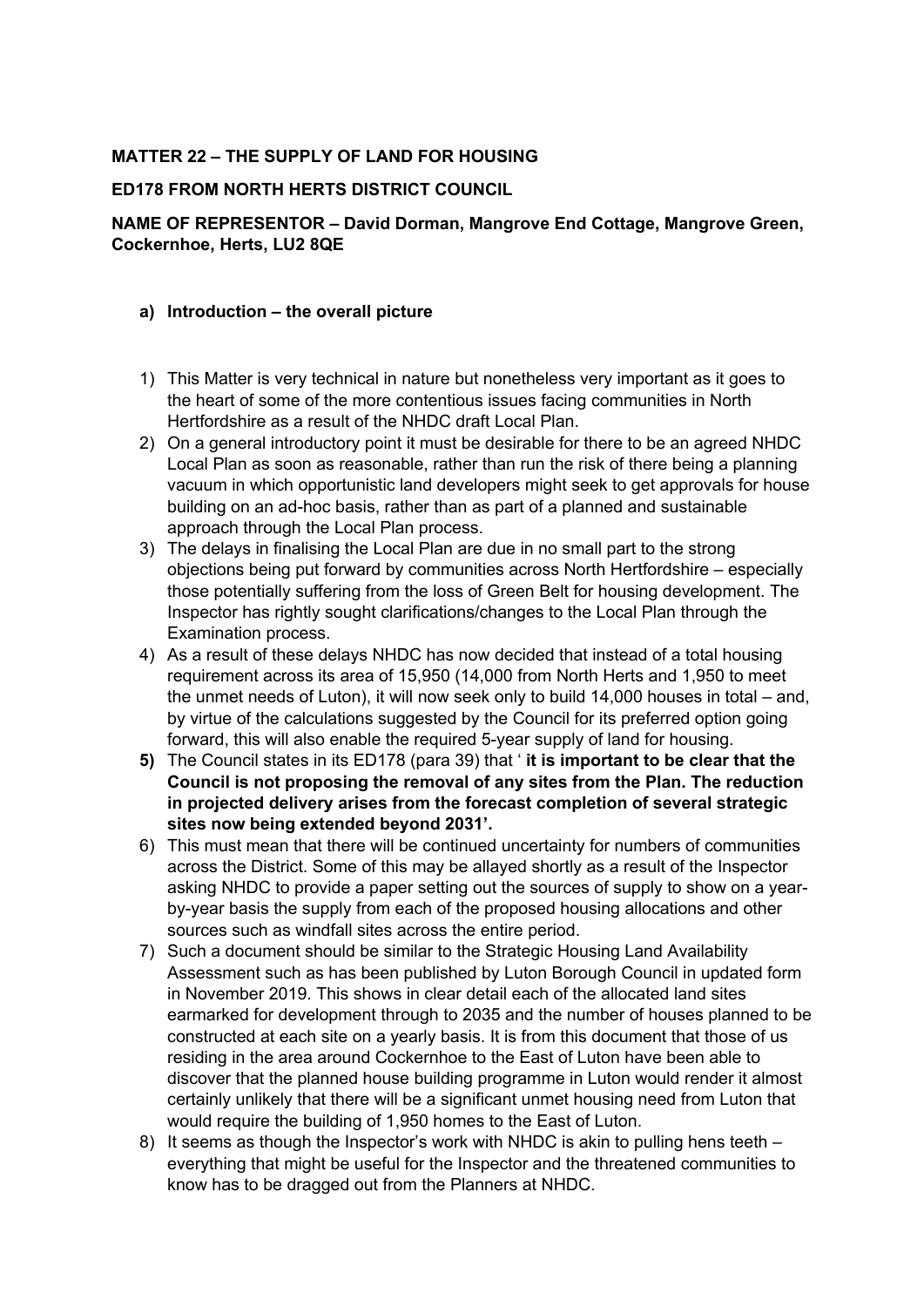### **b) The questions posed by the Inspector**

- **9)** The Inspector posed four initial questions. The first of these was: **Is reducing the overall housing requirement, and undertaking an early review of the Local Plan the most appropriate way forward? If not, why not?**
- 10) It does seem that local authorities have to undertake a review of their Local Plans within five years and NHDC makes the point that this will be necessary to align with, or reflect the views of, Local Plans within shared Housing Market Areas. They point out that in the case of Luton, the review there is expected by the end of 2019. We are not certain if this review has been completed but we assume that the updated Luton SHLAA (see para 7) is a document that either represents the review or heavily informs it. If that is the case then the clearly demonstrated over- achievement in house building and building projections in Luton which will render unnecessary the need for unmet housing to be provided on prime Green Belt land from within NHDC in the East of Luton sites, will mean that the 1,950 houses in this area will not be required. Indeed in para 7 of ED178 NHDC repeats the Government policy that; '**for a number of years housing need alone does not represent very special circumstances' (**this policy is in relation, of course**,** to the restrictions on building on Green Belt land which must demonstrate very special circumstances in order to be allowed to proceed).
- 11) It does seem a strong co-incidence that the housing reduction figure proposed by NHDC exactly mirrors the requirement currently planned for building in the East of Luton sites.
- 12) Whether this turns out to be the case we shall have to see, but in any event, the possible provision of housing to help meet unmet needs from Luton will almost certainly have to come from Central Bedfordshire which is by far the biggest neighbouring contributor to Luton in the Luton HMA. Certainly NHDC has made it clear in ED173 (Para 23) that either it will build 1,950 homes in the East of Luton for Luton's needs or it will build none at all.
- **13)** Question 2: **Is the selection of additional land for housing from previously identified sources the most appropriate way forward? If so, why?**
- 14) In some cases across North Hertfordshire this may well be an option, particularly in built-up areas. It doesn't seem to be appropriate for existing Green Belt land where there are considerable objections already. In the case of the East of Luton sites, the only one of three sites brought forward for potential development (for 1,950 houses) is either unlikely to go ahead, or if it does go ahead will be full to capacity. The other two sites to the East of Luton are deemed unacceptable for development, being either too close to London Luton Airport (the southern site allocation) or too close to the Chilterns AONB and Putteridge Bury (the northern site allocation).
- **15)** Question 3**: Is the identification and selection of additional land for housing the most appropriate way forward? If so, why?**
- 16) It does seem that trying to find additional land for development at this stage would possibly lead to further delays in the Local Plan implementation such that speculative approaches by developers might be encouraged, rather than allowing a Plan-led sustainable approach to development. That said, the possible approach suggested by NHDC of relooking at this at a 5 -year review might be worth pursuing especially,